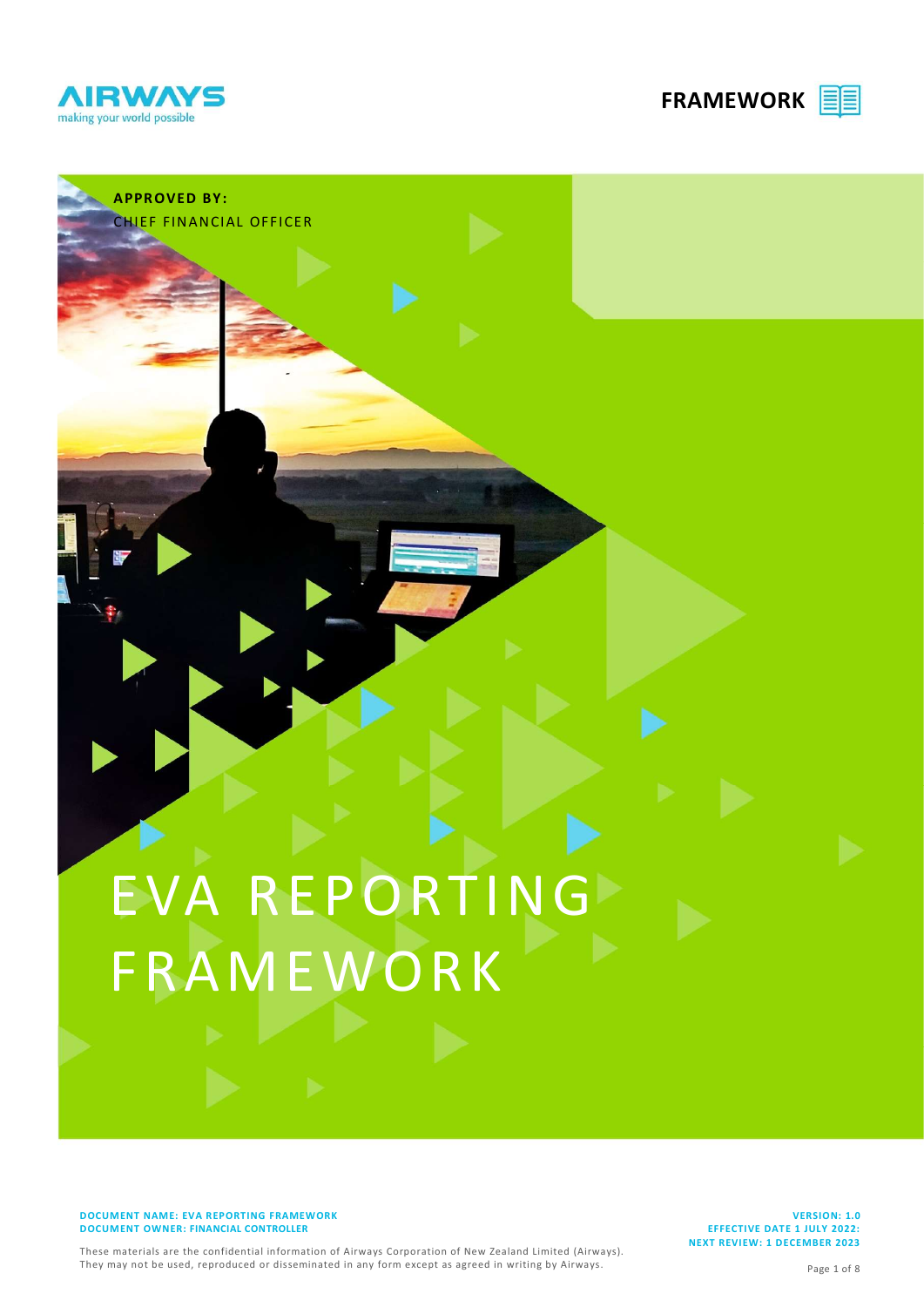

# D O C U M E N T M A N A G E M E N T

#### Document Author, Owner and Approver

| <b>Role</b>       | <b>Name and Position</b>       |
|-------------------|--------------------------------|
| Document Author   | <b>Financial Controller</b>    |
| Document Owner    | <b>Financial Controller</b>    |
| Document Approver | <b>Chief Financial Officer</b> |

#### Document Review

This document is to be reviewed every two years.

## Record of Reviews and Updates

| <b>Version</b> | Details of change made                                                                                                                                                                                                                                              | Date of change               |
|----------------|---------------------------------------------------------------------------------------------------------------------------------------------------------------------------------------------------------------------------------------------------------------------|------------------------------|
| 1.0            | First release in new format                                                                                                                                                                                                                                         |                              |
| 1.1            | Removed Capitalisation of Operating Leases section as no<br>longer required<br>Updated Impairment of fixed assets section to clarify<br>that any impairment taken under GAPP is reversed from<br>the EVA calculation.                                               | 21 December 2020             |
| 1.2            | Change to the treatment of work in progress<br>Change to the calculation of the capital charge, from<br>average capital employed to opening Capital Employed<br>assumes capex transferred from WIP<br>when<br>and<br>commissioned, occurs half-way through the year | Change effective 1 July 2022 |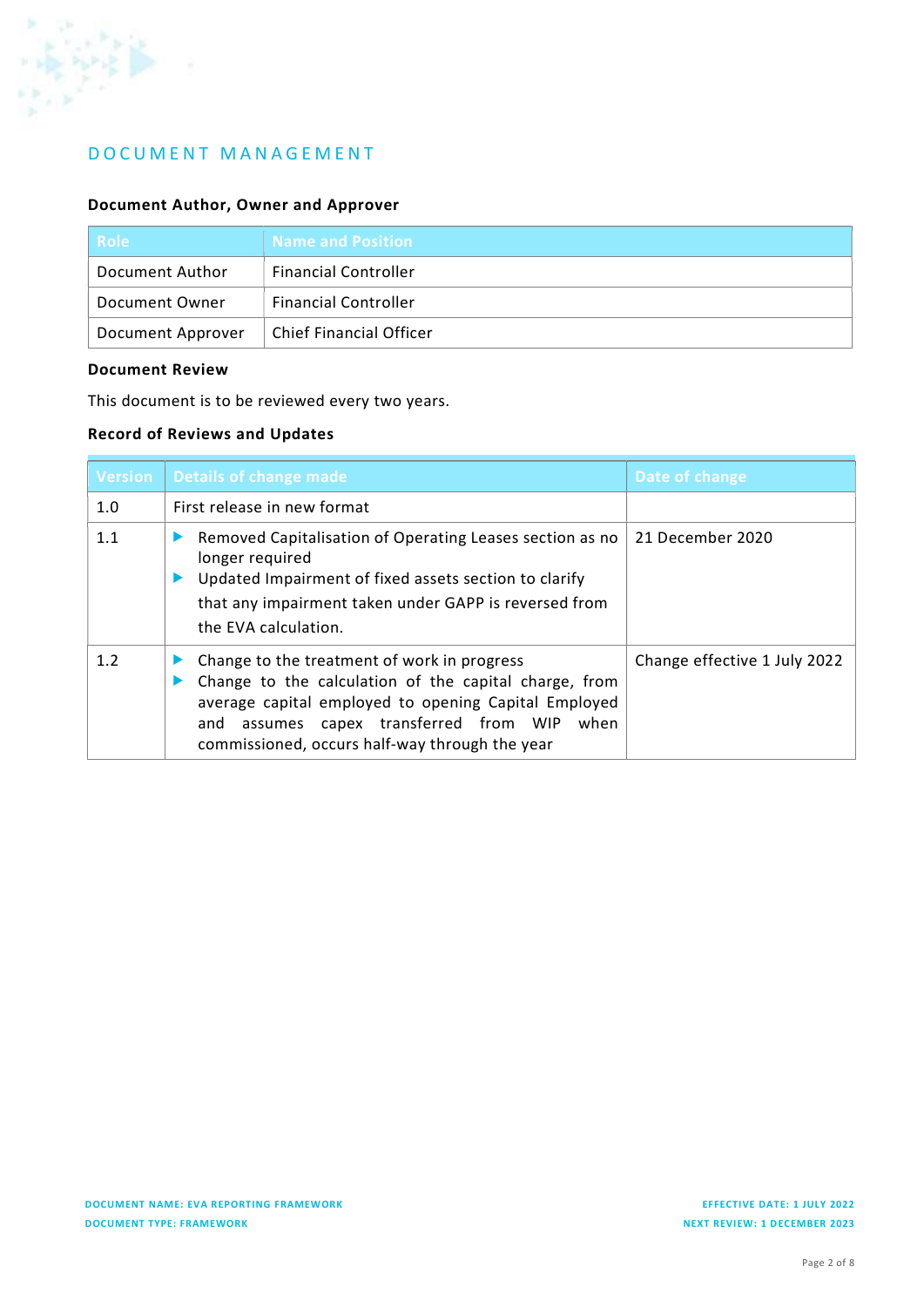

# **CONTENTS**

|                | <b>DOCUMENT MANAGEMENT</b>                 |   |
|----------------|--------------------------------------------|---|
| $\mathbf{1}$   | <b>OBJECTIVES OF AIRWAYS EVA REPORTING</b> | 4 |
| $\mathbf{2}$   | <b>FUNDAMENTAL PRINCIPLES</b>              | 4 |
| $\mathbf{3}$   | <b>SCOPE OF APPLICATION</b>                | 4 |
| $\overline{4}$ | <b>OPERATIONAL CONSIDERATIONS</b>          | 5 |
| 5.             | <b>ADJUSTMENTS</b>                         | 5 |
| 6              | <b>CALCULATING THE CAPITAL CHARGE</b>      | 7 |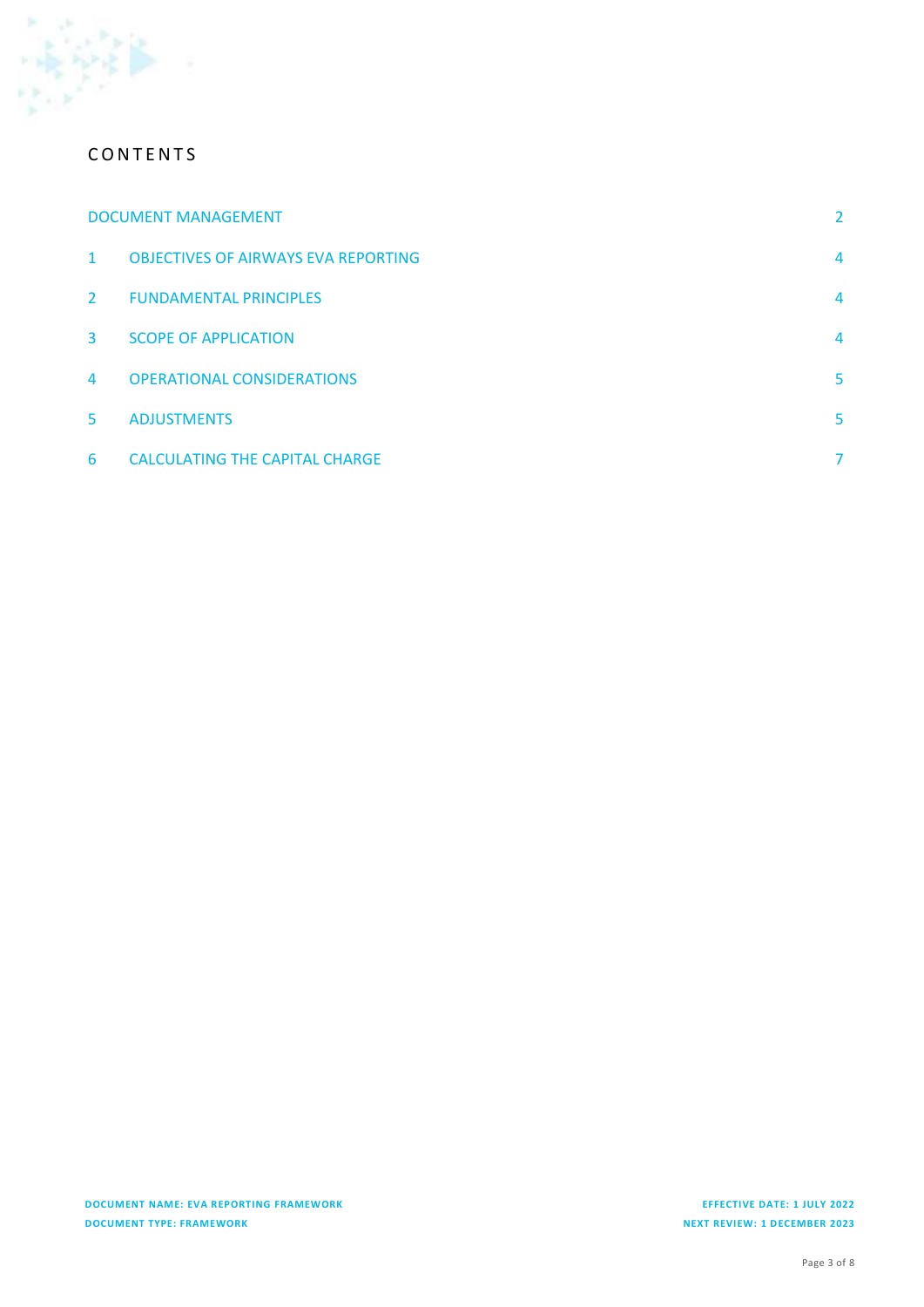# 1 OBJECTIVES OF AIRWAYS EVA REPORTING

The overarching aim of EVA reporting is to provide an economic measure of performance and capital invested that is more closely aligned with the creation of shareholder value than traditional accounting frameworks (GAAP). It achieves this by providing a better measure of "cash returns on cash invested".

By developing and reporting against an EVA Framework, Airways intends to achieve the following objectives for the activities covered by Airways' Service and Pricing Frameworks (the 'Core Business'):

- 1.1 Provide a more relevant measure of return on the capital invested by the Shareholder
- 1.2 Provide reliable and relevant reporting to key Stakeholders
- 1.3 Provide reliable and relevant reporting and forecasting of both capital employed and performance, helping ensure prices are set at levels that deliver a fair, commercial return

#### 2 FUNDAMENTAL PRINCIPLES

In order to achieve the objectives, set out above, the following fundamental principles have been adopted. They translate accounting measures of both performance and capital into a framework that better measures cash returns on cash invested:

- 2.1 Recognise Income and Expenditure at the time it is received or paid, effectively moving from an accrual to a cash basis for accounting
- 2.2 Measure Capital invested by the Shareholder at the full cost of that contribution and not at a level reduced by accounting provisions or unsuccessful investment decisions
- 2.3 Separate Operating activities from Financing activities in order to provide a relevant measure of economic performance for the underlying core business
- 2.4 Separate Operating activities from "Non-operating" or one-off activities in order to provide a more relevant measure of sustainable economic performance
- 2.5 Explicitly recognise the opportunity cost of the economic capital employed in Airways

#### 3 SCOPE OF APPLICATION

#### 3.1 EVA results are calculated for the Core business only

All stakeholders for which EVA reporting is produced have a primary interest in Airways' Core business i.e. the provision of ANS services in the NZ Flight Information Region (FIR). Consistent with Objective 1.2 and the operational consideration of Simplicity, reporting activities will be completed for the Core business only.

#### 3.2 Scope of reporting produced

EVA Reporting will be produced for the following purposes:

- Periodic reporting to key Stakeholders
- Business Planning (Primary Financial Statements)
- Airways Annual Financial Report
- Airways Interim Financial Report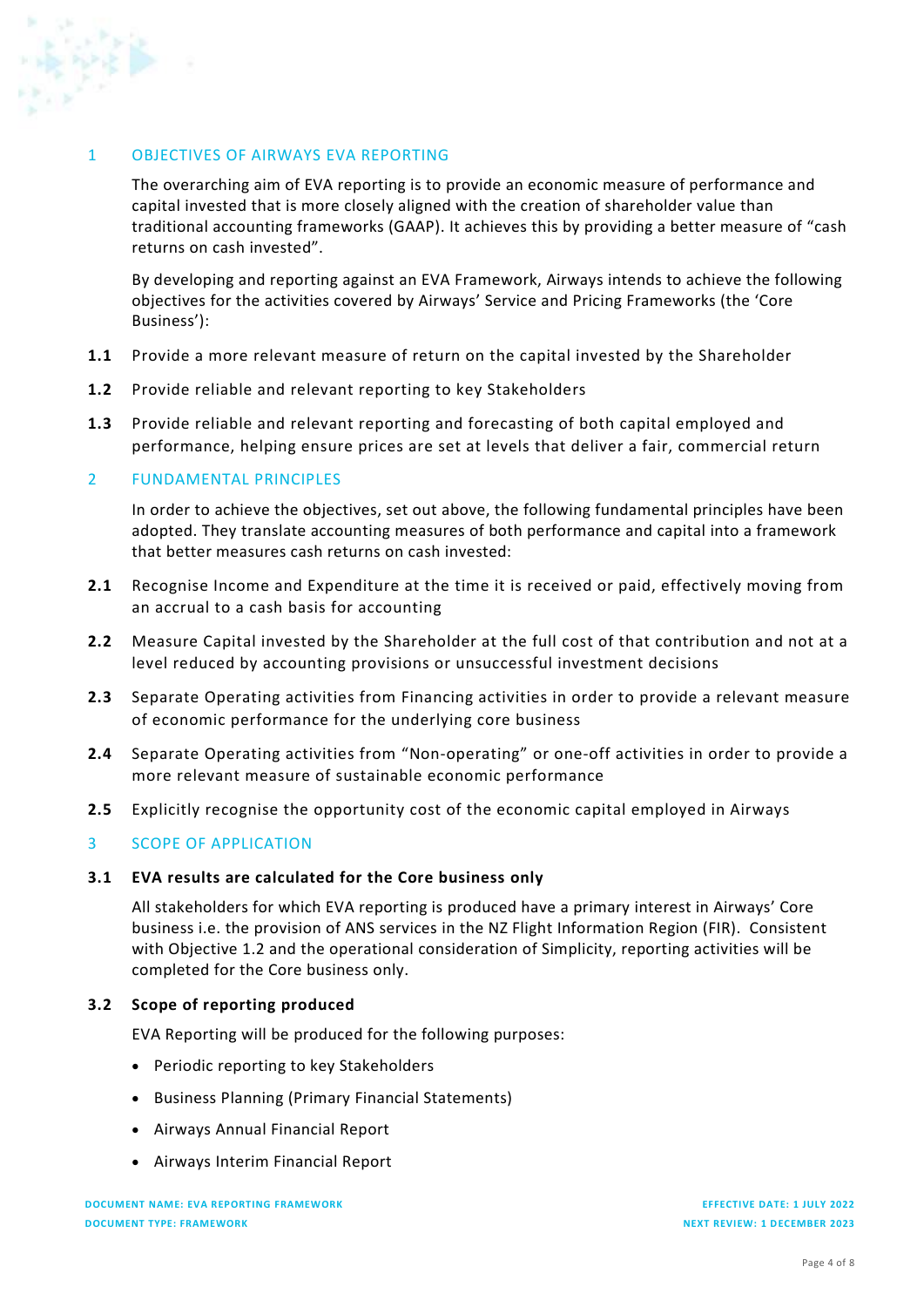

3.3 For avoidance of doubt, the EVA component of the above reporting outputs will reflect the activities of the Core business only.

## 4 OPERATIONAL CONSIDERATIONS

- 4.1 Simplicity is a key operational consideration. In order to ensure full transparency both within Airways and for all Stakeholders, the EVA Framework should be simple to apply, explain and implement. GAAP accounting currently forms the primary accounting ledger for Airways and as a result there needs to be a clear and easy-to-manage suite of adjustments to arrive at EVA based reporting.
- 4.2 Consistent with the Simplicity consideration, only material differences between GAAP and EVA measures will be adjusted for.
- 4.3 Consistent with the Simplicity consideration, adjustments will be determined for reporting purposes only and a full EVA ledger will not be maintained.
- 4.4 Adjustments (refer Section 5 for details) will be reviewed on a semi-annual basis for completeness, relevance and materiality. Any changes to the list of adjustments, including the requirement for any one-off additions, will be approved by the Chief Financial Officer.
- 4.5 Any fundamental changes to the objectives or fundamental principles of the Framework will be approved by the Board.

#### 5 ADJUSTMENTS

As a result of the Fundamental Principles adopted, there are several adjustments to the GAAP results that will be made every reporting period to determine EVA and Capital Employed. These are:

#### 5.1 Capital charge

5.1.1 The Capital Charge is the recognition of the opportunity cost of the capital invested in Airways, in line with Principle 2.5. It is calculated by multiplying the capital employed by the cost of capital (the calculation is covered in Section 6).

#### 5.2 Exclusion of net interest costs from the operating result

5.2.1 Net interest costs consist of all interest charges less interest income on cash and cash equivalents. They reflect the return to the providers of debt financing and, consistent with Principle 2.3, are excluded from NOPAT (Net Operating Profit After Tax) (i.e. operating result). The return to providers of debt finance is reflected through the Capital Charge adjustment.

The actual interest costs will generally differ to the assumed debt financing costs implicit in the Capital Charge. Any difference is effectively borne by the Shareholder.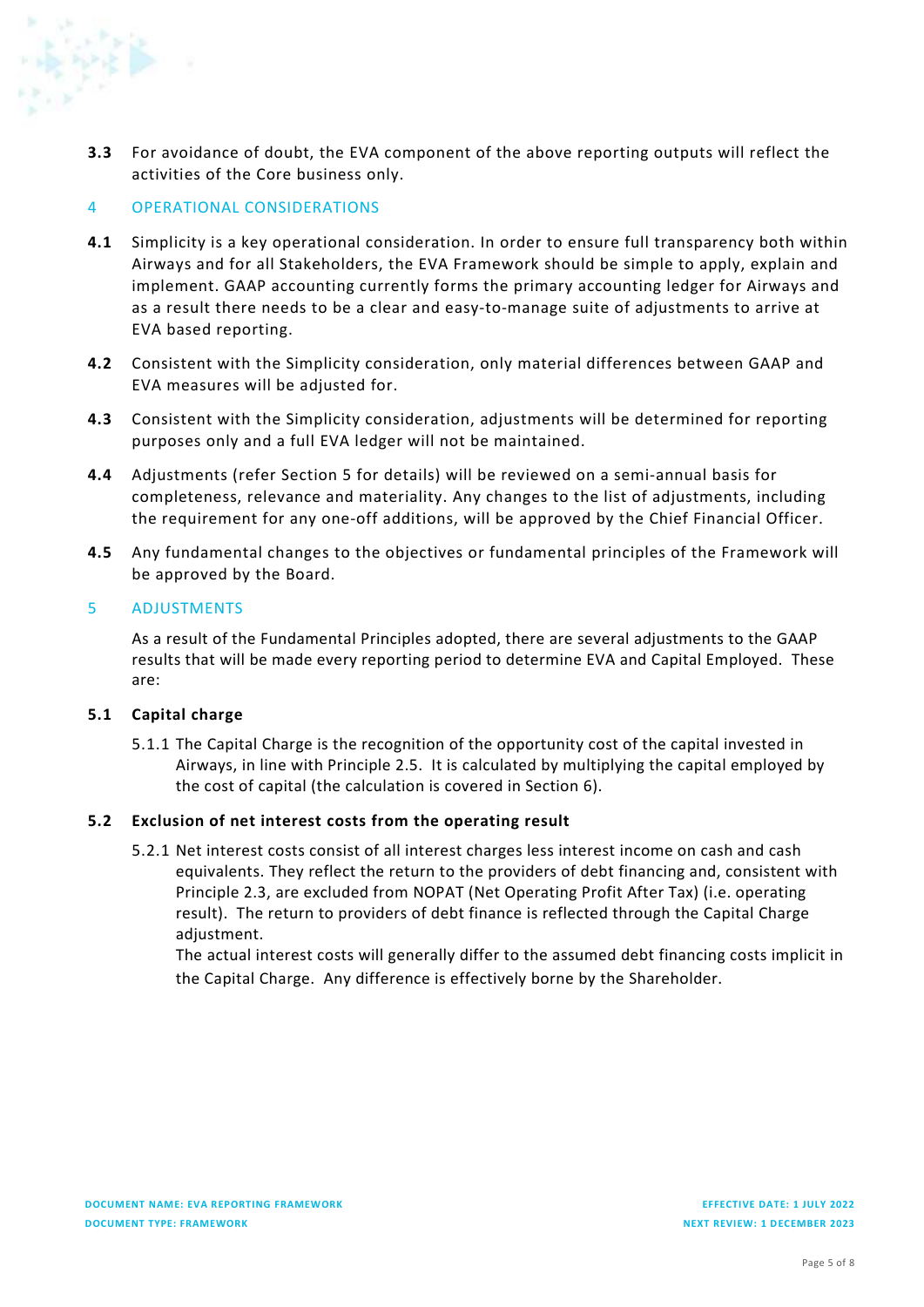#### 5.3 Taxation

- 5.3.1 The GAAP taxation expense includes both tax payable to the IRD for the current year (current tax) and deferred tax elements. There is also a significant deferred tax balance on the GAAP balance sheet. Consistent with Principle 2.1, the deferred or non-cash element of the GAAP tax expense is reversed to provide a cash tax charge equivalent to the tax payable to the IRD in respect of the current year. Any balance sheet deferred tax provisions (reflecting historic adjustments) are also reversed.
- 5.3.2 Where there is a material component of the above cash tax charge that relates to one-off or financing charges, these will also be reversed, consistent with Principles 2.3 and 2.4.

#### 5.4 Derivative contracts

- 5.4.1 Airways uses derivative contracts to hedge its interest rate and foreign currency risk. Under GAAP, this results in the recognition of assets and liabilities on the balance sheet and an equal and offsetting hedge reserve. The cash impact of these derivatives is recognised in NOPAT at the same time, and in the same NOPAT caption, as the underlying operating or financing cash transaction which they hedge. Consistent with principle 2.1, the derivative assets and liabilities and the hedge reserve at the reporting date are reversed.
- 5.4.2 This results in a debit or credit to capital employed, depending on the position of the derivative contracts at the time of reporting.

#### 5.5 Intercompany balances

5.5.1 The Core business operates an intercompany account with the various commercial business units, which do not have their own bank accounts. For the Core Business balance sheet, this results in an increasing liability as retained earnings from other business units accumulate. For GAAP purposes, this is reported in working capital however it effectively represents funding from the commercial business units. To ensure the capital charge is calculated consistent with principle 2.5, the intercompany balance is transferred to debt funding.

#### 5.6 Payroll provisions

- 5.6.1 There are significant payroll provisions recognised on the GAAP balance sheet representing the estimated future costs of long-term employee entitlements (including annual leave, long service leave and retirement leave). These amounts are determined by payroll records and actuarial assessments.
- 5.6.2 While the employee entitlement provision contains both current and long-term components, the current trend in leave usage has resulted in this provision increasing over time. As this is not an immediately reversing transaction, the provision is closer to an equity equivalent and, consistent with Principles 2.1 and 2.2, is reversed.
- 5.6.3 Movements in actuarially determined leave provisions are not considered operating costs and, consistent with principles 2.2 and 2.4 are reversed in determining EVA NOPAT.

#### 5.7 Impairment of fixed assets

5.7.1 Where fixed assets are impaired under GAAP, cash invested in the business is removed from the value of capital employed. Consistent with principle 2.2, these impairments are reversed, and the full value of the fixed assets are included in the EVA calculation (i.e. preimpairment)

For the avoidance of doubt, impairment of an individual fixed asset represents an early release of costs to EVA NOPAT and are not reversed in the EVA calculation.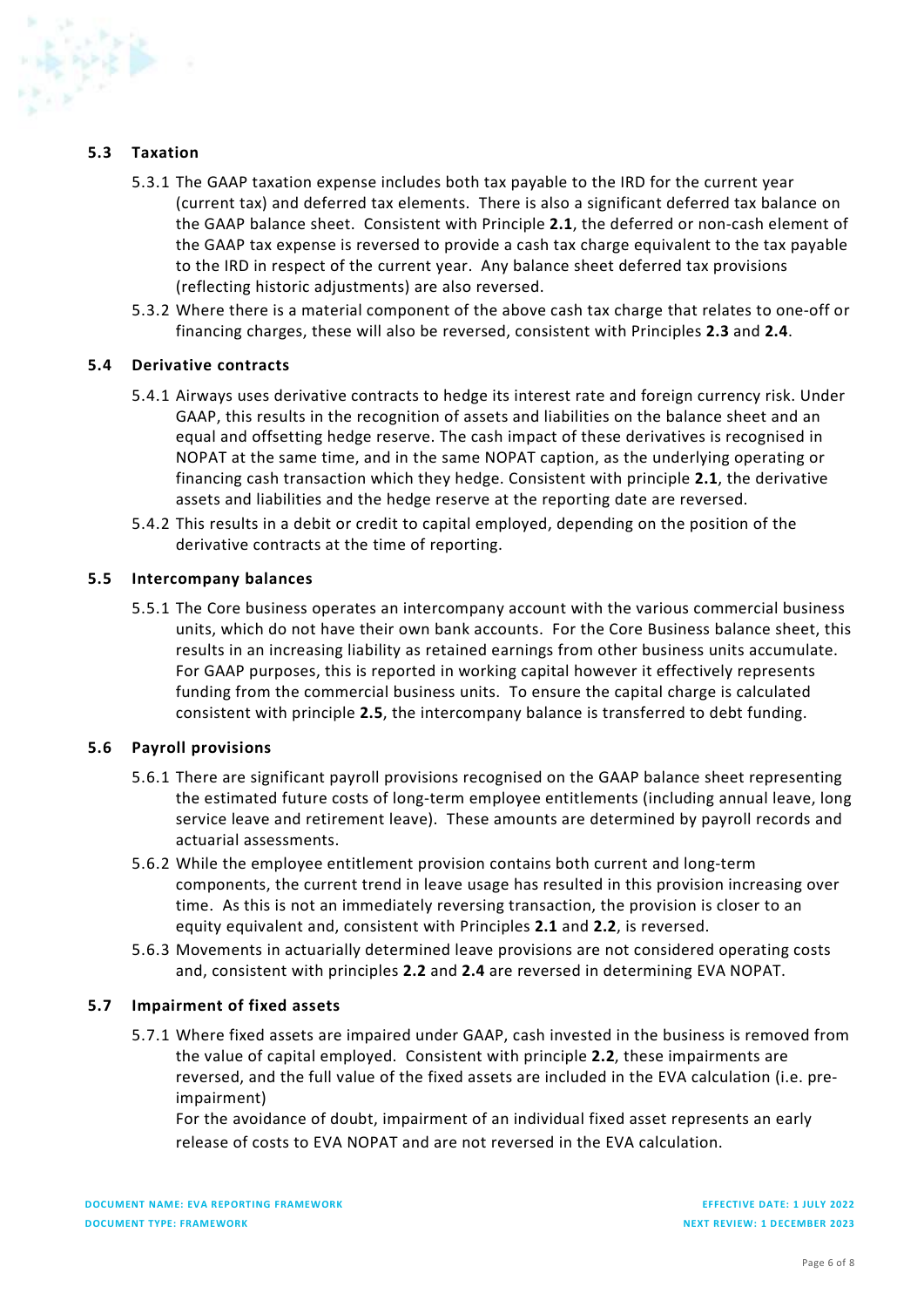#### 5.8 Capitalised interest

- 5.8.1 Where assets are constructed over a period of greater than 1 year, borrowing costs incurred in funding the asset are capitalised.
- 5.8.2 To avoid charging customers for this interest through the capital charge and then again through depreciation and inclusion in the capital base, an estimate of accumulated capitalised interest is reversed from the asset base on depreciation profile for pricing purposes.

#### 5.9 Works-in-progress

- 5.9.1 Work-in-progress (WIP) are removed from the Capital Employed until the assets are commissioned.
- 5.9.2 Until the asset is commissioned, capex costs are held in a works-in-progress account, which are rolled forward at the Weighted Average Cost of Capital (WACC). This ensures that the value of the capex is not eroded.
- 5.9.3 The capital charge and roll forward of the WIP would be calculated by applying WACC to the opening asset value and assumes capex occurs half-way through the year.
- 5.9.4 Prices are set based on forecast commissioning dates.

#### 6 CALCULATING THE CAPITAL CHARGE

#### 6.1 Components of the Capital Charge

The Capital Charge is calculated by multiplying the Capital Employed (excluding WIP) on the EVA Balance Sheet by the Cost of Capital. The details of these two components are set out below:

#### 6.1.1 Capital Employed

- Reflects all capital invested in Airways including both debt and equity financing (including equity equivalents).
- This capital is used to fund Airways' asset base and can also be defined as total assets less current, non-interest-bearing liabilities.
- For EVA purposes, it is determined by taking the GAAP capital employed and adjusting for the general adjustments set out above.

#### 6.1.2 Cost of Capital

• Reflects the return investors require to compensate them for the risk of investing in Airways. It consists of the following:



DOCUMENT NAME: EVA REPORTING FRAMEWORK DOCUMENT TYPE: FRAMEWORK

EFFECTIVE DATE: 1 JULY 2022 NEXT REVIEW: 1 DECEMBER 2023